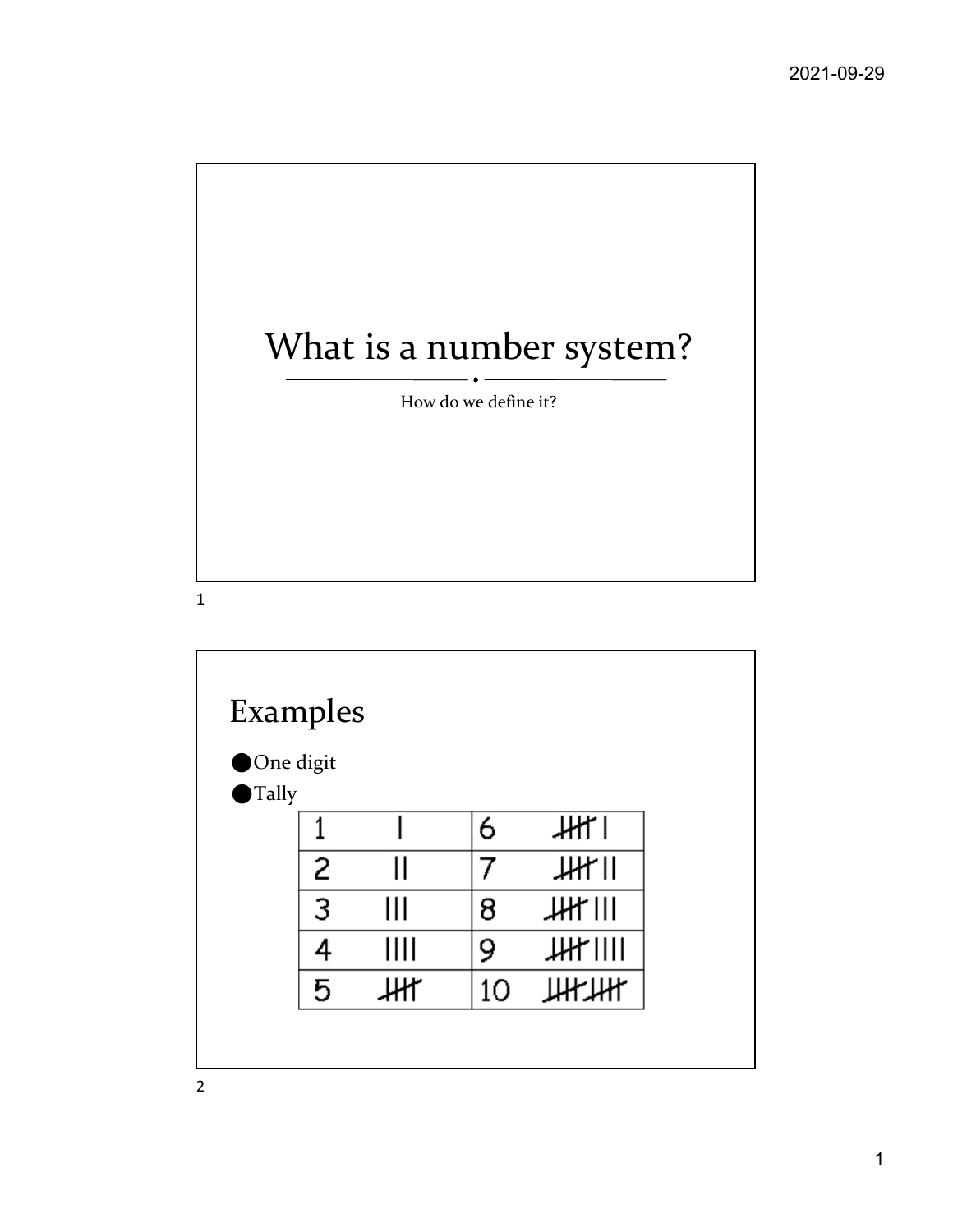

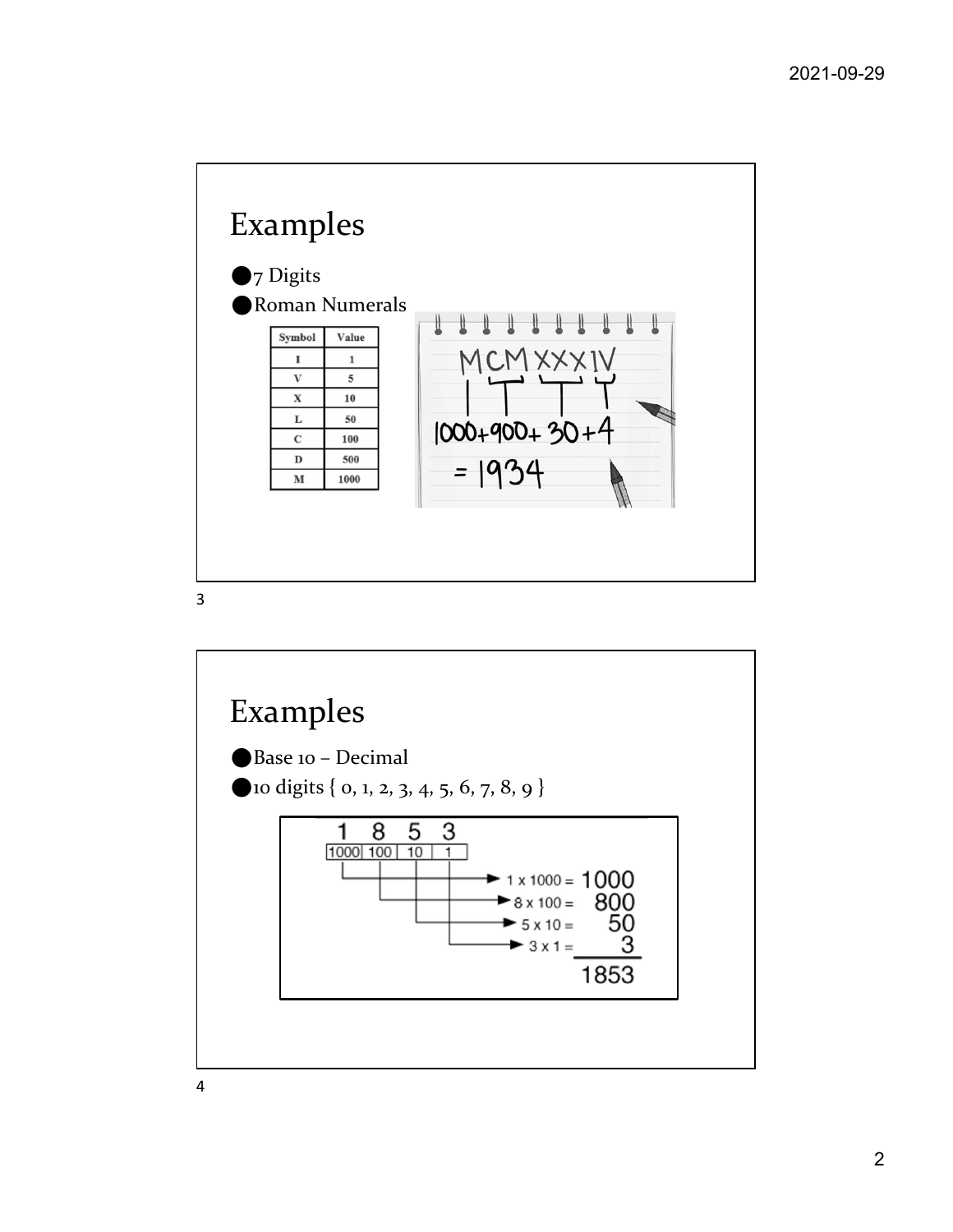

 $5<sub>5</sub>$ 

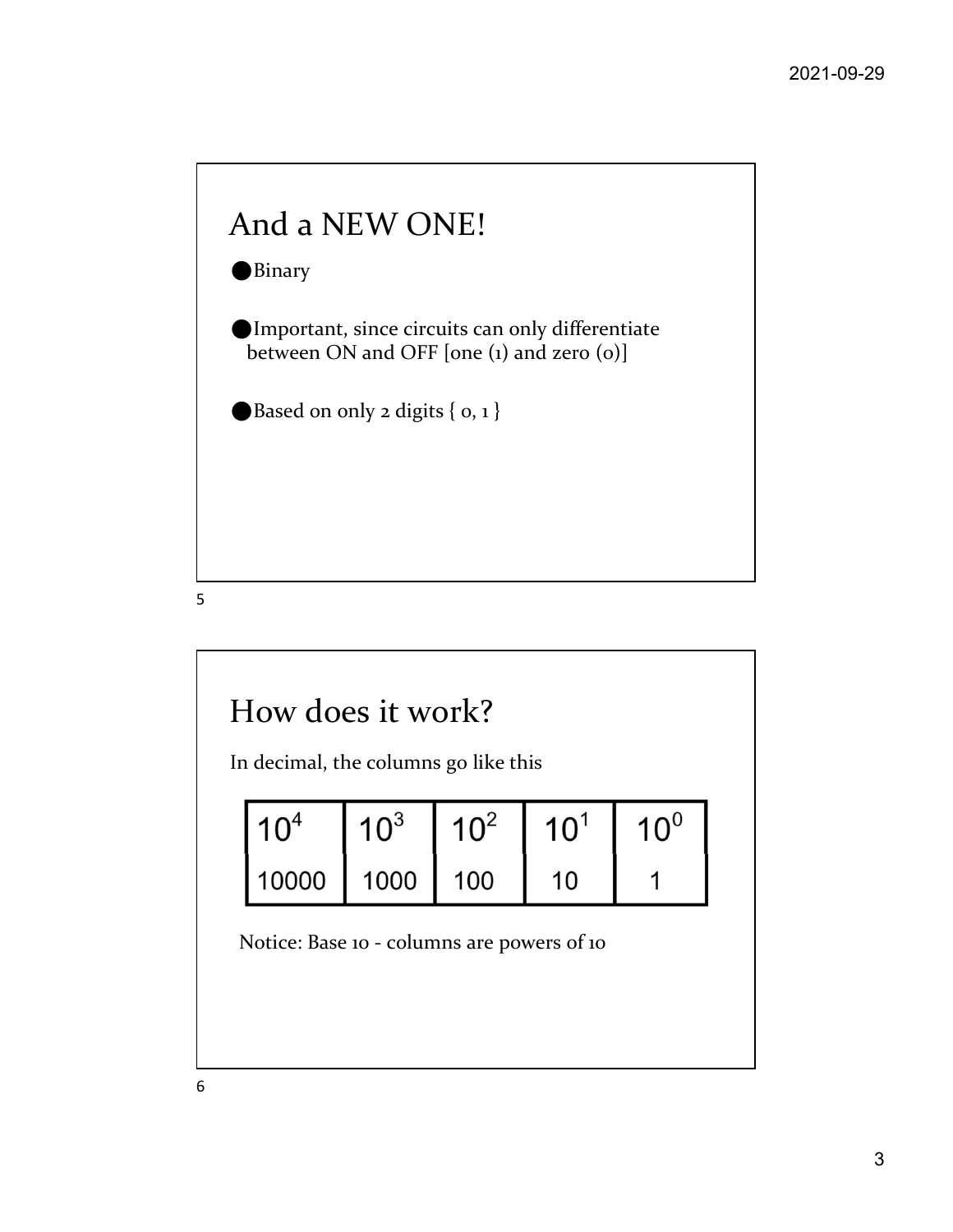

7

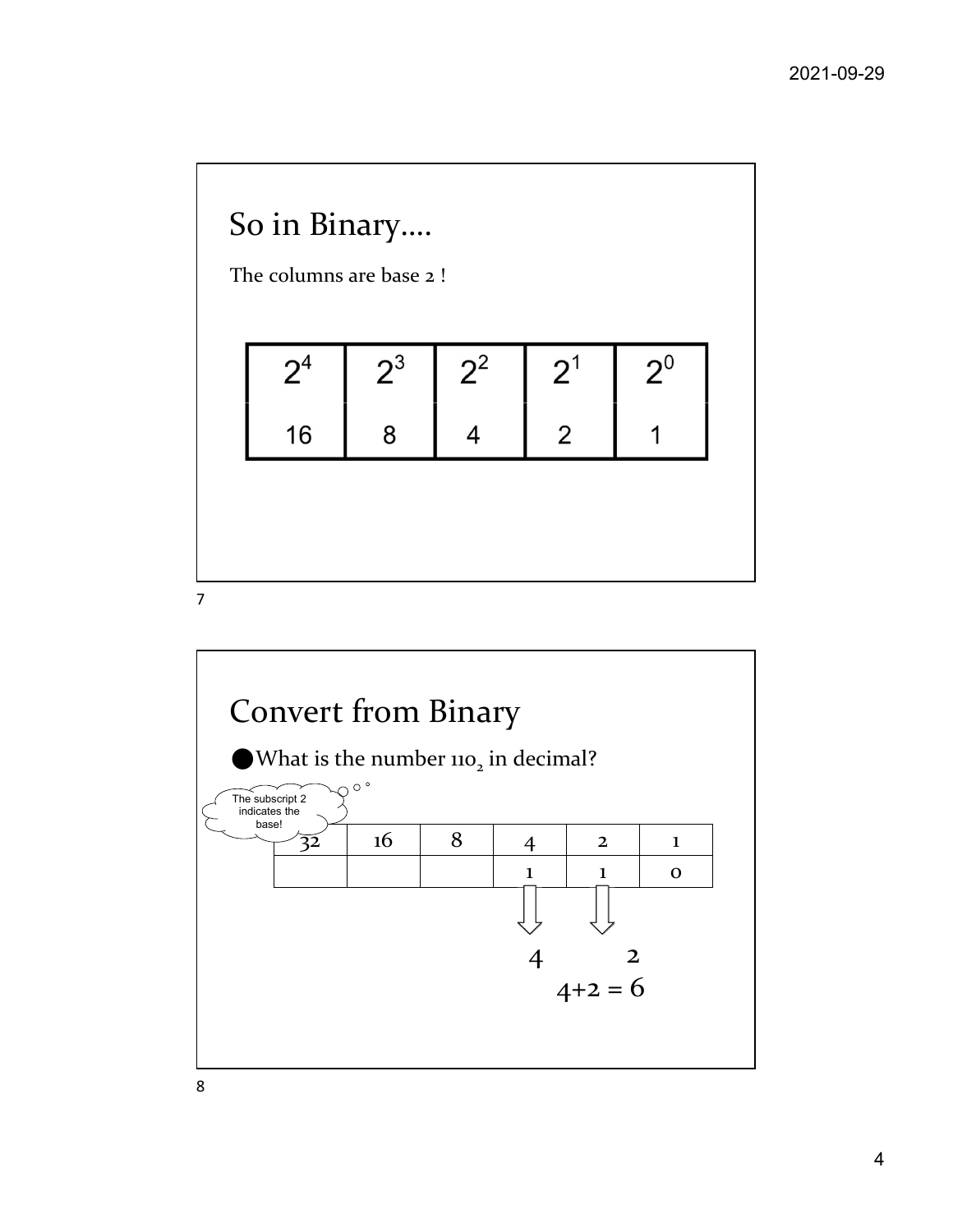